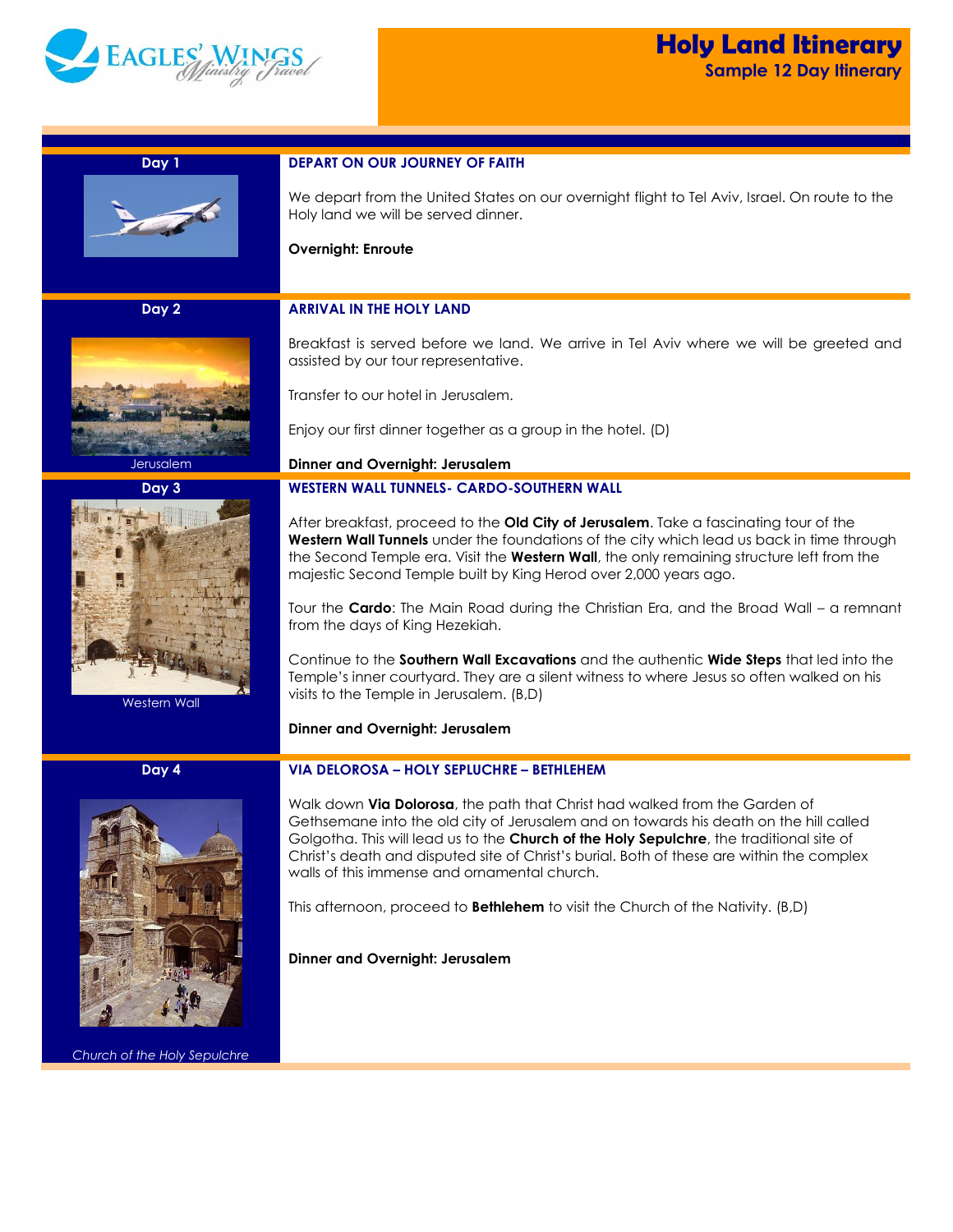#### **Day 5**

*Yad Vashem*

**Day 6**



*Massada*

### **Day 7**



*Beit Shean*

**Day 8**

Tabgha

#### **YAD VASHEM – ISRAEL MUSEUM**

After breakfast, this morning visit **Yad Vashem** holocaust memorial and museum where we can walk through the **Children's Pavilion**, visit the museum, and walk down the Avenue of the Righteous. We will meet with a holocaust survivor at Yad Vashem. Continue on to **Mount Herzl**, a military cemetery and museum honoring Theodore Herzl. It is the burial site of many great Israeli leaders including Yitzhak Rabin and Golda Meir.

Then, visit the **Israel Museum** where we'll explore the extensive collection of this world-class museum, which includes works by European masters such as Rembrandt up through modern and contemporary European, American and Israeli artists. (B,D)

**Dinner and Overnight: Jerusalem**

## **MASSADA – DEAD SEA**

After enjoying a delicious Israeli breakfast, we will travel south to **Qumran**, site where the Dead Sea Scrolls were found. Then, tour **Massada**. Ascend by cable car and tour the ancient fortress where the Zealots made their last stand against the Romans in 73 AD. Descend by cable car. Continue to the **Dead Sea** in the afternoon and enjoy a float in the buoyant waters. Then, stop at the **Ein Gedi Nature Reserve** home to beautiful hot springs, fascinating plants and wildlife along with great hiking trails. Proceed to our hotel in Jerusalem. (B,D)

### **Dinner and Overnight: Jerusalem**

### **BEIT SHEAN - YARDENIT**

Today, we will travel north toward the Galilee. Stop at **Beit Shean,** one of the ancient Decapolis cities *(Mark 5.20, 7.31*), and visit the Roman theatre. This is the city where Saul and his son Jonathan were nailed to the walls *(1st Samuel 31.10)*. Judges 1.27 also mentions Beit Shean. Continue to **Yardenit**, the traditional baptismal site of Jesus Christ. There, we will have water baptism in the Jordan River. Then, enjoy a **boat ride** along the **Sea of Galilee.** (B,D)

### **Dinner and Overnight: Galilee**

# **CAPERNAUM – TABGHA – MT. OF BEATITUDES**

This morning tour the **Golan Heights**, with its valleys, grazing land and snow capped mountains. Continue to **Capernaum** (Matt. 4.13 13.54, 17.24, Luke 7, Mark 1.2, John 4.46- 54**)**. Proceed to **Tabgha** (Matt. 13, Mark .33-45, & John 21), the site of the miracle of fish and loaves, and visit the Church of Multiplication with its 4<sup>th</sup> century mosaic floor. Visit the Roman Catholic church, **Mensa Christi.** Continue to the **Mount of the Beatitudes** (Matt. 5,6,7,8), where Jesus delivered the Sermon on the Mount.

Return to our hotel for dinner and overnight. (B,D)

**Dinner and Overnight: Galilee.**